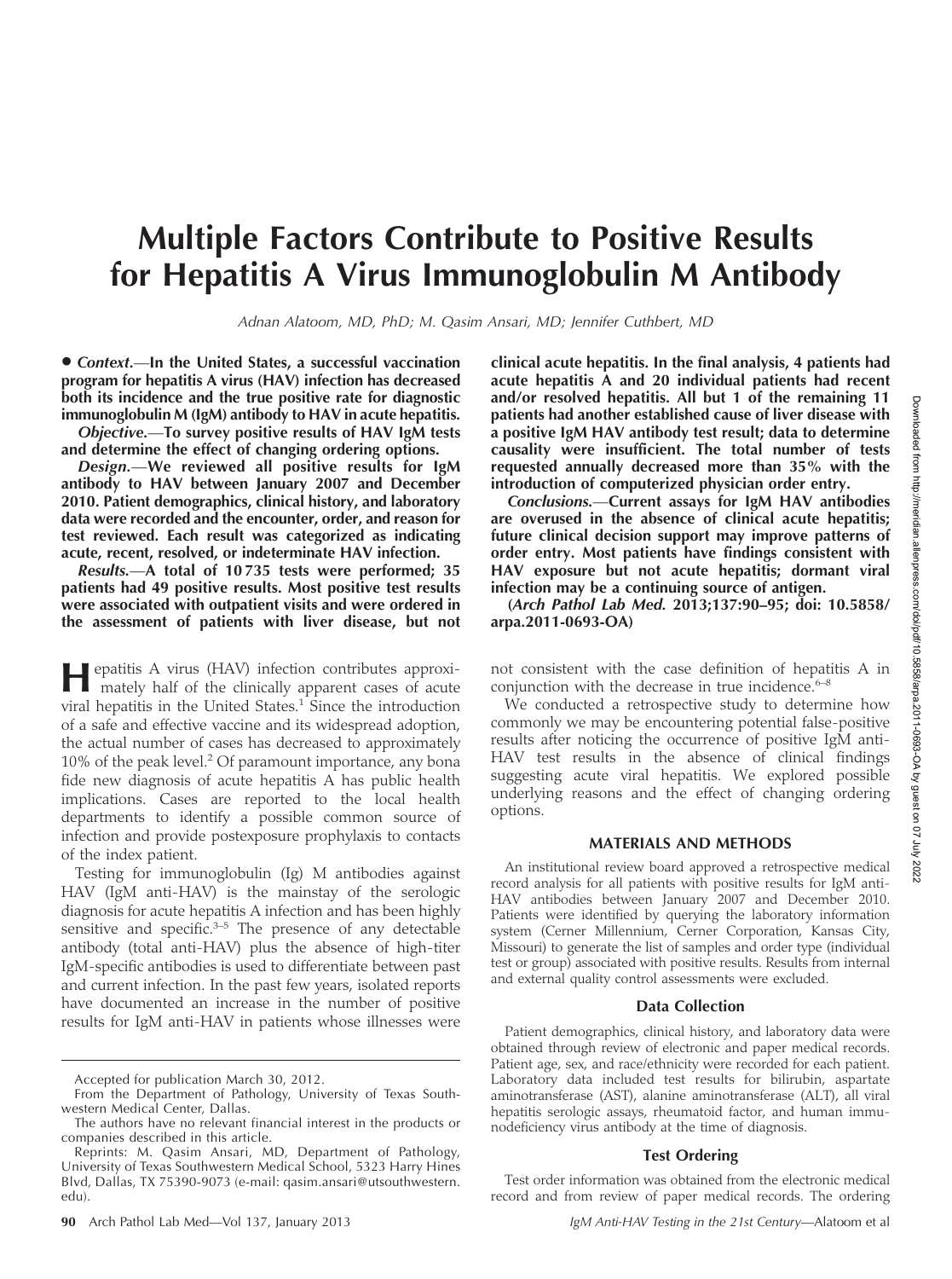

Number of positive test results for hepatitis A virus (HAV) immunoglobulin M (IgM) for each year in the 2007–2010 period, and method of test ordering. Abbreviations: CPOE, computerized physician order entry; ED, emergency department.

user, ordering provider, reason for test, and any associated code from the International Classification of Diseases-Ninth Revision were recorded for each positive test result. Until 2009, all orders were hand-written by providers or conveyed as a telephone order to authorized staff and then entered into the electronic medical record by clerks (Figure). For outpatients, the serologic tests for viral hepatitis were together in 1 section on a paper order form. In 2007, there were 2 groups of hepatitis tests, as well as individual tests. The groups consisted of acute hepatitis serology tests (IgM anti-HAV, hepatitis B surface antigen, total anti–hepatitis B core with reflex IgM if positive, anti–hepatitis C virus) and chronic hepatitis serology tests (hepatitis B surface antigen, total anti– hepatitis B core, and anti–hepatitis C virus). Paper forms contained an individual check box for IgM HAV testing but did not contain a check box for total HAV antibody.

Starting in May 2008, all IgM anti-HAV tests were ordered individually. There was only 1 group available: hepatitis panel (hepatitis B surface antigen and anti–hepatitis C virus), which did not include HAV testing. Providers also hand-wrote nonstandard orders. These included ''hepatitis labs'' and ''hepatitis serologies.'' They were interpreted by order entry staff choosing from the available tests for clerk order entry. Starting in November 2008 and continuing throughout 2009 and 2010, computerized physician order entry was introduced to the hospital system. Its implementation in the Emergency Services Department (November 2008) and inpatient areas (late April 2009) was completed en bloc, whereas in outpatient clinics, the process was slow. Some outreach programs are still using paper forms.

#### IgM Anti-HAV Measurements

All assays were performed with the VITROS anti-HAV IgM assay on the VITROS ECI System (Ortho-Clinical Diagnostics, Rochester, New York) that uses the antibody class capture technique and chemiluminescence. Results were calculated as a normalized signal relative to the signal/cutoff (S/CO) value, with S/CO below 0.8 interpreted as negative; S/CO of at least 0.8 but below 1.2, as borderline; and S/CO of 1.2 or above, as positive.

# Data Analysis Definitions

After review of all available information, each positive test result was associated with a specific diagnostic category. (1) Acute hepatitis A: elevated aminotransferase levels with peak value above 500 U/L and negative serology test results for hepatitis B and hepatitis C infections; (2) Recent acute hepatitis A: elevated aminotransferase levels with peak value below 500 U/L and either evolving S/CO (positive to borderline or negative) or resolving aminotransferase values (normal AST level); (3) Resolved acute hepatitis A: aminotransferase levels normal; (4) Indeterminate: elevated aminotransferase levels below 500 U/L; neither evolving S/CO nor resolution of abnormal aminotransferase values.

#### RESULTS

Between January 2007 and December 2010, a total of 10 735 IgM anti-HAV tests were performed (Table 1). The percentage of positive test results during this time period was 0.5%; 35 individual patients tested positive for IgM anti-HAV. In addition, 3 of the patients had a borderline test result on blood taken 6 months previously  $(n = 1)$  and 1 or 13 days later ( $n = 1$  each). The mean age of the patients was 41 years (median, 43 years; range, 9–81 years); 20 of 35 were male; 13 were black, 14 were Hispanic, 6 were non-Hispanic white, and 1 was Asian.

A total of 49 separate tests had positive results. Eight patients had 2 or more positive test results, of which 2 were inadvertent duplicate orders during a single hospital admission. One patient had 5 positive test results, 3 patients had 3 positive test results, whereas the remainder had 2 positive results. Signal/cutoff results for the 2 duplicate orders were essentially identical (S/CO of 2.70 and 7.02, compared with 2.44 and 6.95, respectively). The demographic, laboratory, and assay data are shown in Table 2 for each diagnostic category of HAV.

| Table 1. Results of Hepatitis A Immunoglobulin M Tests Each Year in 2007–2010 Period |              |                 |                        |                   |                 |  |
|--------------------------------------------------------------------------------------|--------------|-----------------|------------------------|-------------------|-----------------|--|
| Year                                                                                 | <b>Total</b> | <b>Positive</b> | Low Level <sup>a</sup> | <b>Borderline</b> | <b>Negative</b> |  |
| 2007                                                                                 | 3417         |                 | 10                     |                   | 3397            |  |
| 2008                                                                                 | 3180         |                 |                        |                   | 3157            |  |
| 2009                                                                                 | 2126         |                 |                        |                   | 2115            |  |
| 2010                                                                                 | 2012         |                 |                        |                   | 1996            |  |
| <b>Total</b>                                                                         | 10735        | 49              | 29                     |                   | 10665           |  |

 $a$  Signal/cutoff  $<$ 1.95.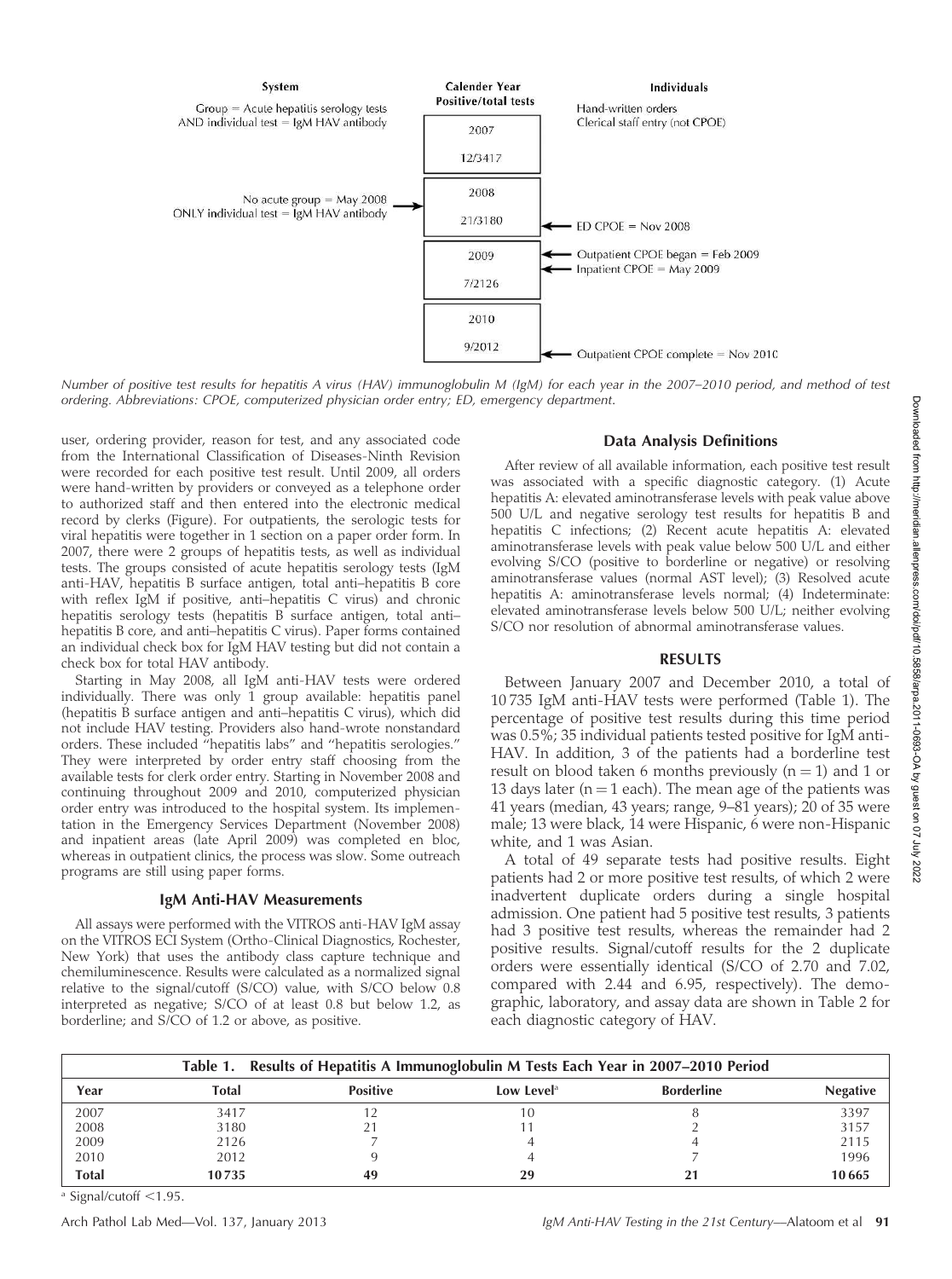| Demographic, Laboratory, and Assay Data for 37 Positive Results<br>Table 2.<br>for Hepatitis A Virus (HAV) Immunoglobulin M |                     |        |              |                        |        |             |
|-----------------------------------------------------------------------------------------------------------------------------|---------------------|--------|--------------|------------------------|--------|-------------|
|                                                                                                                             | Acute HAV $(n = 4)$ |        |              | Recent HAV $(n = 8^a)$ |        |             |
| <b>Parameter</b>                                                                                                            | Mean                | Median | Range        | Mean                   | Median | Range       |
|                                                                                                                             | 20                  | 19     | $13 - 30$    | 47                     | 52     | $27 - 66$   |
| Age<br>AST                                                                                                                  | 2255                | 2028   | 984-3981     | 111                    | 68     | 38-411      |
| ALT                                                                                                                         | 3275                | 2920   | 1508–5750    | 119                    | 108    | $36 - 243$  |
| Bilirubin                                                                                                                   | 7.4                 | 6.3    | $4.2 - 12.9$ | 1.0                    | 1.0    | $0.4 - 1.4$ |
| S/CO                                                                                                                        | 8.1                 |        | $2.0 - 15.5$ | 2.7                    |        | $1.2 - 7.4$ |

Abbreviations: ALT, alanine aminotransferase; AST, aspartate aminotransferase; S/CO, signal/cutoff value.

<sup>a</sup> Two subjects appear twice, in both recent HAV and resolved HAV infection.

In 2008, the highest number of positive tests  $(n = 21)$  was obtained. This included 1 patient with classical acute hepatitis, 1 patient with prior symptoms consistent with acute hepatitis, 2 patients (3 tests) with potential falsepositive results (Table 3), and 10 low-level positive results. In Dallas County, a few more cases of acute hepatitis A were reported in 2008 (n = 46) than in 2007 (n = 42) or 2009 (n = 40), potentially leading to a greater number of positive results.

The order-associated data for the 49 encounters with the 35 patients are depicted in Table 4. Between 2007 and 2008, orders were initially written on paper by providers and entered into the electronic medical record by clerical staff (Figure). In 3 instances, no order was found in the medical record in association with the encounter information. The commonest encounter site was an outpatient clinic (33 of 49, 67%). More than half of the orders (26 of 49, 53%) were either acute hepatitis serology tests or the individual test. When the individual test was ordered, all providers also ordered hepatitis B and hepatitis C tests (data not shown). In most instances, the test was ordered for either laboratory evidence of liver disease (elevated aminotransferase level) or as a repeat after an earlier positive result; together, these accounted for 39 of 49 orders (80%).

### Liver Disease

The results of liver tests that are frequently abnormal in patients with acute viral hepatitis (aminotransferases and bilirubin) are shown in Table 5 in association with the reason for ordering the IgM anti-HAV test. The peak values around the time of the initial test order are depicted. Four patients had aminotransferase levels greater than 500 U/L; they presented with jaundice ( $n = 3$ ) or abdominal pain ( $n =$ 1). Three of these patients were hospitalized. For 11 patients, all test results were normal. The patient who was tested because of household exposure to an index case had normal AST and bilirubin levels.

#### Other Serologic and Immunologic Markers

Other immunologic test results are shown in Table 3. All patients were tested for hepatitis B surface antigen and hepatitis C antibody. One patient was confirmed positive for hepatitis B surface antigen, whereas 2 had false-positive results. Three patients had a false-positive hepatitis C virus antibody result by enzyme-linked immunosorbent assay. There were 8 other patients with a positive antibody test result for hepatitis C virus infection. Hepatitis C viremia was confirmed in 5 patients, one of whom had a positive rheumatoid factor. The other patients with chronic hepatitis C were not tested for rheumatoid factor.

## Diagnostic Analysis

Patients were classified as having acute hepatitis A, recent hepatitis A, or resolved hepatitis A by the combination of peak aminotransferase levels and the change in aminotransferase levels and S/CO over time. We also divided the cohort into 2 groups, by the absolute S/CO value (Table 6). The value of 1.90 was used to divide the group into higher  $(n = 26)$  and lower  $(n = 31)$  S/CO because this value was below that observed for all patients with symptoms, signs, and laboratory test results consistent with acute hepatitis.

In the final analysis, acute hepatitis A was the diagnosis for 4 patients with 5 positive test results. Another 8 patients (12 results) had findings consistent with recent hepatitis A, while 14 patients (17 results) were classified as having resolved acute hepatitis A. Of the latter group, 2 were also in the recent hepatitis A group at an earlier time point. The final 11 patients (15 results) could not be classified. All had abnormal aminotransferase levels and 10 of 11 had reasons for hepatic enzyme elevation other than hepatitis A. The remaining patient, a 38-year-old homeless man (S/CO, 1.36), had no follow-up data and no alternative diagnosis. The findings in the 4 patients with acute hepatitis A were the same as those reported previously from our institution.<sup>5</sup> The only difference between the past period and the present period was the incidence. Between 1997 and 1998, 13 patients were hospitalized with acute hepatitis A, as compared with 3 patients during the past 4 years.

#### COMMENT

We found that a positive result for IgM antibody to HAV is now relatively rare (0.5% of all performed tests). Furthermore, only a minority of patients with a positive result have a concomitant clinical diagnosis of acute hepatitis A (4 of 35, 11%). The number of assays decreased with the abandonment of paper forms and introduction of physician order entry. However, even in 2010, more than 2000 tests were ordered. With operationalization of clinical decision support systems, decreasing inappropriate test orders may be possible. One intriguing unanswered question is whether the persistence of IgM antibody correlates with persistence of antigen in a clinically dormant state. While acute symptomatic hepatitis A is now a much rarer disease than in the past, it remains important to make this diagnosis, which has significant public health implications.

Acute hepatitis A infection is diagnosed by the combination of an appropriate clinical presentation and laboratory testing with  $\bar{I}$ gM anti-HAV.<sup>1,4,5,8,9</sup> Possible explanations for positive results without clinical acute hepatitis include asymptomatic infection, previous infection with persistent IgM antibodies, cross-reacting antibodies, or commercial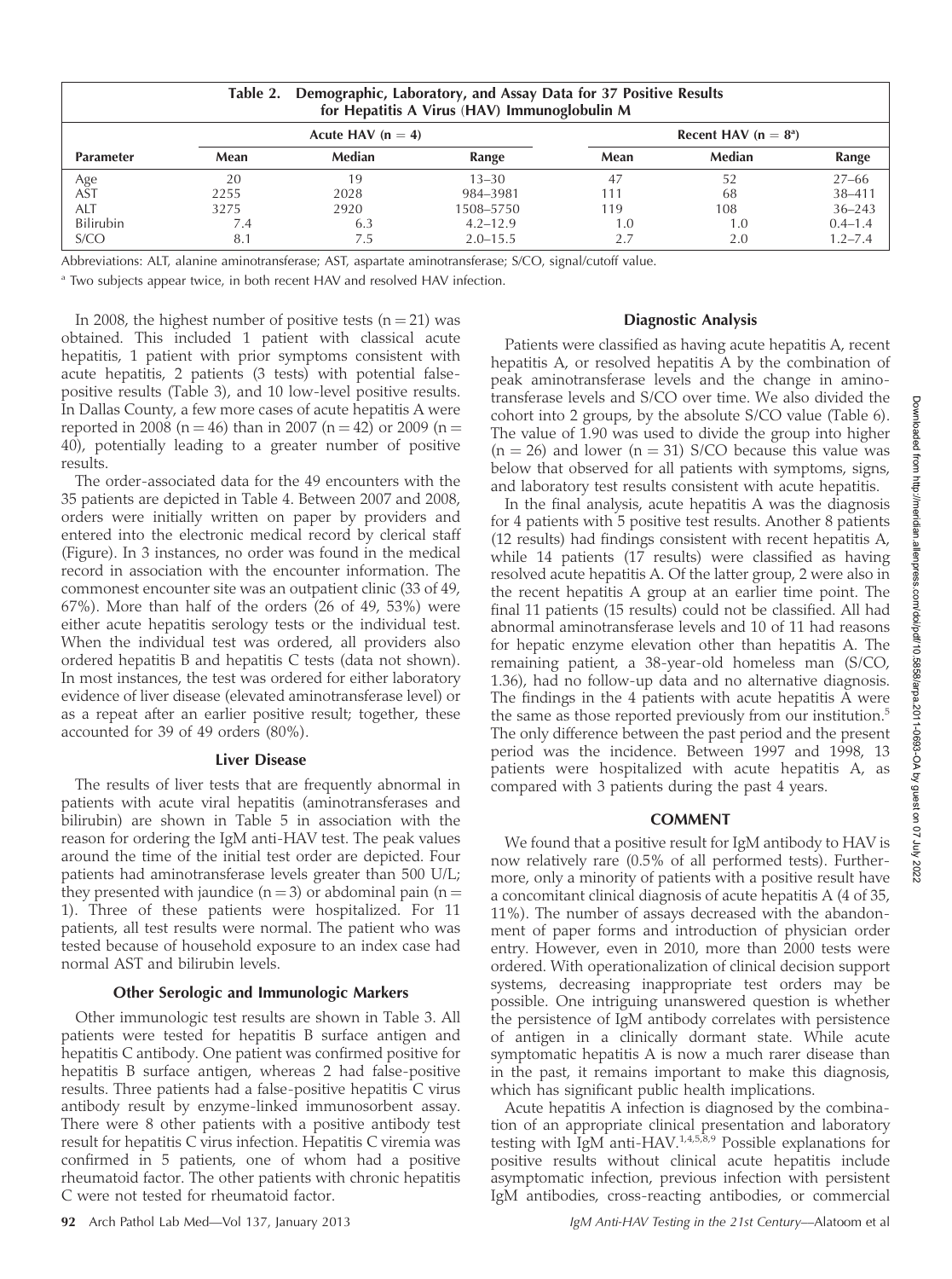| Table 2. Extended |                            |             |      |                          |              |
|-------------------|----------------------------|-------------|------|--------------------------|--------------|
|                   | Resolved HAV ( $n = 14a$ ) |             |      | Indeterminate $(n = 11)$ |              |
| Mean              | Median                     | Range       | Mean | Median                   | Range        |
| 39                | 36                         | $9 - 81$    | 47   | 46                       | $36 - 67$    |
|                   | 22                         | $10 - 29$   | 101  | 82                       | $29 - 185$   |
| 18                | 16                         | $7 - 43$    | 90   | 88                       | $26 - 161$   |
| 0.6               | 0.4                        | $0.2 - 2.0$ | 3.4  | د. ا                     | $0.3 - 16.9$ |
| 2.1               | l .6                       | $1.3 - 5.2$ | 3.1  | 4. ا                     | $1.2 - 8.7$  |

kits with a falsely low cutoff value. We found evidence supporting these scenarios.

# Clinical Acute Hepatitis

The classic IgM-specific assay acquires diagnostic sensitivity for acute hepatitis A with substantial dilution of the original serum or plasma sample.3 Thus, the HAVAB-M (Abbott Laboratories, Abbott Park, Illinois) radioimmunoassay introduced in 1981 diluted the sample 1:4000.<sup>3</sup> The current assays use a similar IgM antibody capture system, but detection of the antibody is made by enzyme-linked chemiluminescence or another nonradioactive method. Regardless, sample dilution is critical for diagnosis of patients with the symptoms and signs of acute hepatitis.<sup>3</sup> Occasionally, dilution may result in an initially negative test result that becomes positive days or weeks later.<sup>10-12</sup>

The balance between sensitivity (correctly identifying all patients with acute hepatitis A) and specificity (correctly excluding all those without acute hepatitis A) is chosen to allow optimum assay performance in a defined clinical setting, acute hepatitis. Owing to the low levels of IgM antibodies after vaccination, commercially available tests rarely detect these antibodies<sup>1,9</sup> unless the sample dilution is decreased.<sup>13</sup>

IgG antibodies to HAV appear soon after IgM, persist for years after infection, confer lifelong immunity, $1,5,9$  and are not measured in the IgM-capture technique.<sup>3</sup> In the United States, IgG-specific HAV antibody is not measured separately; rather, all classes (IgM, IgG, and IgA) are measured in the total HAV antibody assays. The sample is not similarly diluted, thereby greatly increasing the sensitivity of the assay. Over time, the IgM component decreases but current clinical assays do not indicate the proportion of IgM

| Table 3. Other Serologic and Immunologic Test<br><b>Results for Patients With Positive Hepatitis A Virus</b><br>Immunoglobulin M |                             |                   |  |  |  |
|----------------------------------------------------------------------------------------------------------------------------------|-----------------------------|-------------------|--|--|--|
| Abnormal<br>Abnormal,<br>Result<br><b>Test</b><br>No.                                                                            |                             |                   |  |  |  |
| Hepatitis A total antibody                                                                                                       | Positive                    | 9/11 <sup>a</sup> |  |  |  |
| Hepatitis B surface antigen                                                                                                      | Positive                    | 1/35              |  |  |  |
|                                                                                                                                  | False positive <sup>b</sup> | 2/35              |  |  |  |
| Hepatitis C virus antibody                                                                                                       | Positive                    | 8/35              |  |  |  |
|                                                                                                                                  | False positive <sup>c</sup> | 3/35              |  |  |  |
| Human immunodeficiency<br>virus antibody                                                                                         | Positive                    | 2/16              |  |  |  |
| Rheumatoid factor                                                                                                                | Positive                    | 1/4               |  |  |  |

<sup>a</sup> One patient tested negatively for total hepatitis A virus (HAV) antibody 6 months before the positive immunoglobulin M (IgM) result; 1 patient tested negatively for total HAV antibody simultaneously with a positive IgM result.

**b** Not confirmed on neutralization.

<sup>c</sup> Negative recombinant immunoblot assay result; patient also had a false-positive result for hepatitis B surface antigen.

in the total. Research studies $14,15$  have shown the potential for differentiating prior infection by assessing Ig $\vec{G}$  avidity, but such assays are not commercially available.

## Other Hepatitis A

Our finding of positive results for IgM-specific HAV antibody in asymptomatic infection and recent infection is expected. IgM antibodies will be produced regardless of the disease severity. The apparent persistence of IgM-specific HAV antibody in a small number of patients after the resolution of all clinical evidence of hepatitis is well documented.16,17 The antibody levels in such patients are generally low, similar to some of the findings reported herein.

In 2005, the Centers for Disease Control and Prevention (CDC) reported an increase in the number of persons ''with positive serologic tests for acute hepatitis A virus infection whose illness was not consistent with the clinical criteria of the hepatitis A case definition."<sup>8</sup> Data from state public health officials in Connecticut (19 not consistent of  $127 =$ 15%) and Alaska (10 not consistent of  $37 = 27$ %), as well as

> Table 4. Encounter and Order Information for Patients With 49 Positive Results

#### for Hepatitis A Virus (HAV) Immunoglobulin M (IgM) Parameter **Options** Positive IgM anti-HAV, No. (%) Encounter Emergency department 1 (2)<br>Inpatient 15 (31) Inpatient Outpatient 33 (67) Provider ordera  $(n = 49)$ Acute hepatitis serology tests  $(=$  group)<br>HAV  $\lg M$ 7 (14)  $\frac{19}{7} \frac{(39)}{(14)}$ HAV IgM and total 7 (14)<br>Other standard tests 5 (10) Other standard tests 5 (10)<br>Nonstandard test 10 (20) Nonstandard test 10 (20)<br>Symptoms and signs<sup>b</sup> 7 (14) Reason for test Symptoms and signs<sup>b</sup> 7 (14<br>Exposure to HAV 1 (2) Exposure to HAV Liver disease<sup>c</sup> 17 (36)<br>Other<sup>d</sup> 14 (29) 14 (29)<br>10 (20)  $U$ nknown<sup>e</sup>

Other standard tests: chronic hepatitis serology tests in 4 instances and hepatitis B core IgM test in 1 instance. Nonstandard tests cannot be selected and were interpreted by the entering user from the handwritten order ("Hepatitis A core IgM," "Hepatitis labs"). For 1 patient, there was no provider order in the record; the clerk ordered HAV IgM and total.

- <sup>b</sup> Jaundice (n = 4), abdominal pain (n = 2), other gastrointestinal symptoms (n  $=$  1). All 7 patients had a final clinical diagnosis of either acute hepatitis (aspartate aminotransferase  $[AST] > 500$  U/L) or recent
- hepatitis A (AST  $\leq$ 500 U/L).<br>Cirrhosis (n = 2), hepatitis C (n = 2), hepatitis B (n = 1), elevated hepatic enzymes (n = 12).
- <sup>d</sup> Repeat after previous positive test (n = 13), duplicate order (n = 1). e Provider or clerical error (n = 5), no note retrieved (n = 2), homeless

outreach  $(n = 3)$ .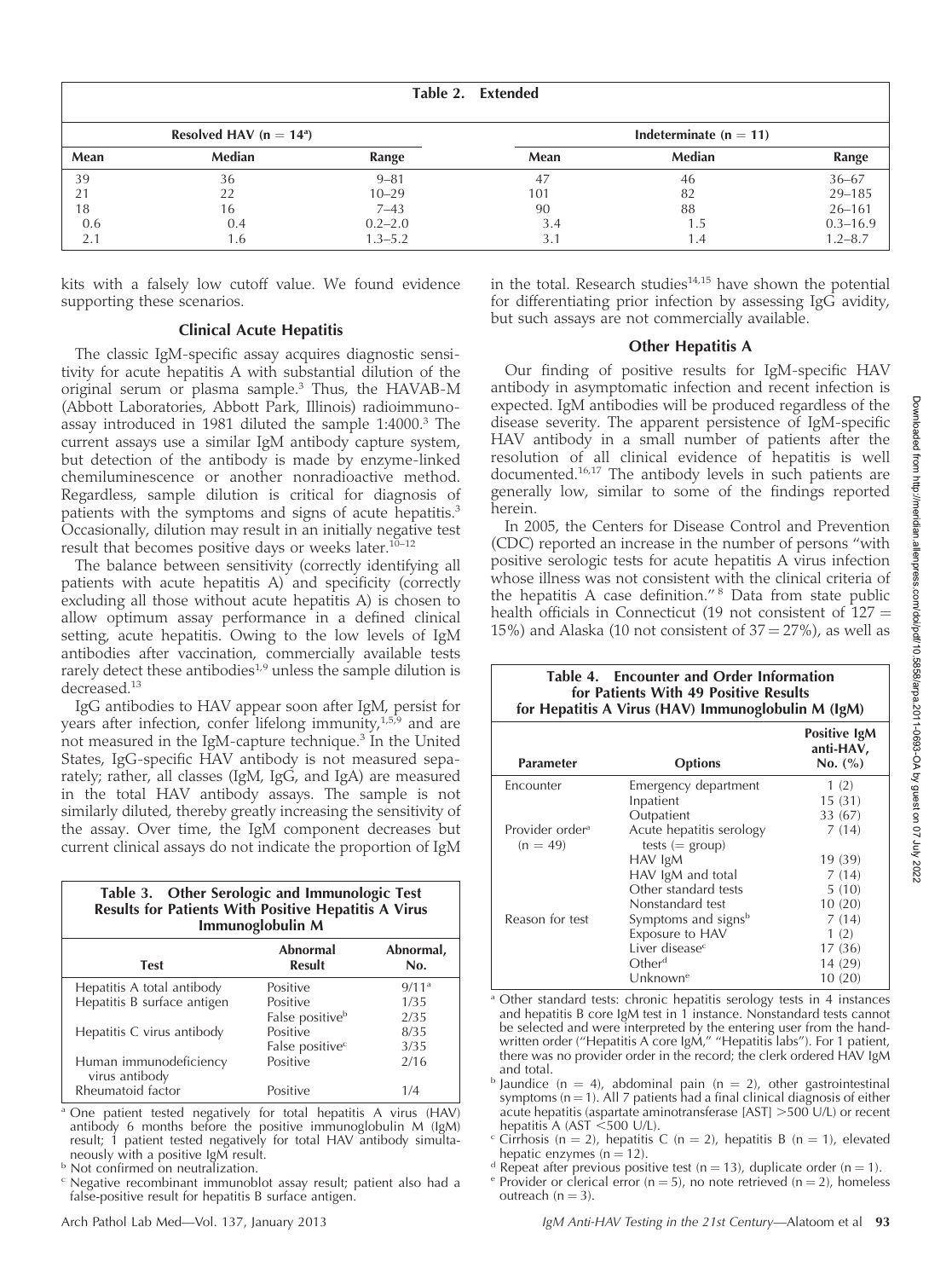| Table 5. Levels of Liver Enzymes and Bilirubin and the Reason for Ordering Hepatitis A Virus Immunoglobulin M Test |                  |        |              |               |        |                   |  |
|--------------------------------------------------------------------------------------------------------------------|------------------|--------|--------------|---------------|--------|-------------------|--|
|                                                                                                                    | Bilirubin, mg/dL |        | AST. U/L     |               |        |                   |  |
| <b>Reason</b>                                                                                                      | Mean $\pm$ SD    | Median | Range        | Mean $\pm$ SD | Median | Range             |  |
| Symptoms and signs ( $n = 6$ )                                                                                     | $5.4 + 4.5$      | 4.5    | $1.0 - 12.9$ | $1527 + 1541$ | 1190   | 38-3981           |  |
| Abnormal enzymes $(n = 8)$                                                                                         | $1.0 \pm 0.6$    | 0.9    | $0.4 - 2.1$  | $122 + 119$   | 82     | $45 - 411$        |  |
| Chronic liver disease $(n = 7)$                                                                                    | $4.1 + 6.4$      | 1.5    | $0.3 - 16.9$ | $84 + 63$     |        |                   |  |
| Unknown $(n = 10)$                                                                                                 | $0.4 + 0.1$      | 0.3    | $0.2 - 0.6$  | $29 + 22$     | 22     | $15 - 82$         |  |
| Reference range                                                                                                    |                  |        | $0.2 - 1.3$  |               |        | $13 - 40^{\circ}$ |  |

Abbreviations: ALT, alanine aminotransferase; AST, aspartate aminotransferase.

<sup>a</sup> Females: 10–35 U/L and males: 10–50 U/L for both AST and ALT since mid 2009.

the Sentinel Counties Study (87 not consistent of  $140 =$ 62%), were quoted. The positive results came from different licensed IgM anti-HAV tests (Connecticut,  $n = 3$  tests; Alaska,  $n = 3$  tests from 2 manufacturers). An editorial<sup>8</sup> concluded that IgM anti-HAV testing should be restricted to "persons with clinical hepatitis," not those with abnormal liver enzyme levels. The Kentucky Department for Public Health also had similar findings during a 3-year period.<sup>7</sup> There were 156 diagnostic false-positive results reported (156 of  $269 = 58\%$ ) in the absence of acute hepatitis, compared with 113 confirmed cases.

Our data provide not only a numerator for IgM anti-HAV positive results but also a unique denominator, all ordered tests. In addition, the reason for ordering the test was retrievable from the electronic health record, data not previously obtainable in the public health studies. Only when IgM anti-HAV tests were ordered for patients with symptoms or signs suggesting acute hepatitis was the final analysis acute hepatitis A. The percentage of patients with acute disease (15%) is lower than that in the published literature. The likely explanation is that the previous data were pulled from public health notifications, not only from clinical laboratories.

Whether the persistence of IgM-specific antibody is associated with persistent antigen stimulation is unclear. In the report from the  $\text{CDC},^8$  the testing of IgM HAV antibody–positive specimens for HAV RNA yielded only 1 positive result from 25 persons with no symptoms of acute hepatitis, compared with 34 positive results for HAV RNA in 51 symptomatic cases.<sup>8</sup> The single positive result was associated with a follow-up IgM anti-HAV result that was negative, implying recent asymptomatic HAV. In hepatitis B, IgM antibody and hepatitis B virus DNA ''reappear'' with activation of dormant virus associated with immune suppression. As with HAV, the diagnostic accuracy of IgM testing for acute hepatitis B infection is dependent on sample dilution. IgM-class antibodies continue to be produced in chronic hepatitis B infection albeit usually at lower levels undetectable in the diluted samples.<sup>18</sup>

#### False-Positive and Low-Positive Results

Rheumatoid factor can interfere with IgM anti-HAV testing.<sup>19</sup> One patient with chronic hepatitis C had a high titer for rheumatoid factor, which possibly interfered with the IgM anti-HAV testing by bridging the capture antibody and the signal antibody, leading to false-positive results. Chronic hepatitis C in  $\overline{7}$  other patients, at least 4 of whom were viremic, may also be associated with rheumatoid factor; they were not tested. The presence of false-positive results from cross-reactivity with other antigenic epitopes in the assay is another potential explanation, particularly since false-positive tests for hepatitis B surface antigen and hepatitis C were encountered for 2 and 3 patients, respectively. Cross-reactions among viral hepatitis antibodies have been reported previously.<sup>20</sup> Finally, 1 patient had a result that was either a false positive or the consequence of a

| Table 6. Final Analysis for 49 Positive Results With Hepatitis A Virus (HAV)<br>Immunoglobulin M Divided by Signal/Cutoff (S/CO) Value and Liver Enzymes |     |                     |                     |               |      |  |
|----------------------------------------------------------------------------------------------------------------------------------------------------------|-----|---------------------|---------------------|---------------|------|--|
|                                                                                                                                                          |     | AST and/or ALT, U/L |                     |               |      |  |
| Analysis                                                                                                                                                 | No. | > 500               | Elevated $(< 500$ ) | <b>Normal</b> | $\%$ |  |
| Higher S/CO $(>1.90)$ <sup>a</sup>                                                                                                                       | 21  |                     | 10                  | 6             |      |  |
| Acute hepatitis A                                                                                                                                        |     |                     |                     |               | 31   |  |
| Recent HAV                                                                                                                                               |     |                     | 6                   |               | 23   |  |
| Resolved HAV                                                                                                                                             |     |                     |                     | 6             | 27   |  |
| Indeterminate <sup>b</sup>                                                                                                                               |     |                     |                     |               | 19   |  |
| Interference? <sup>c</sup>                                                                                                                               |     |                     |                     |               |      |  |
| Lower $S/CO$ $(<1.90)$ <sup>a</sup>                                                                                                                      | 28  |                     | 18                  | 10            |      |  |
| Recent HAV                                                                                                                                               |     |                     | h                   |               | 16   |  |
| Resolved HAV                                                                                                                                             |     |                     |                     | 10            | 45   |  |
| Indeterminate <sup>d</sup>                                                                                                                               |     |                     |                     |               | 39   |  |
| Interference? <sup>c</sup>                                                                                                                               |     |                     |                     |               |      |  |

Abbreviations: ALT, alanine aminotransferase; AST, aspartate aminotransferase.

<sup>a</sup> The lowest S/CO value for a patient with aminotransferase levels >500 U/L was 1.95. The value 1.90 was chosen to separate the positive results into 2 nonoverlapping groups.

<sup>b</sup> Other potential causes of elevated aminotransferase levels: hepatitis C (n = 3), cirrhosis (n = 1). One patient had a total Hepatitis C Virus antibody test performed simultaneously; the result was negative, indicating a probable false-positive immunoglobulin M (IgM) result.

<sup>c</sup> Rheumatoid factor (n = 1 patient, 2 Hepatitis C Virus IgM tests), false-positive Hepatitis B surface antigen test result (n = 3 patients, 4 Hepatitis C Virus IgM tests), false-positive Hepatitis C Virus antibody test result (n = 2 patients, 6 Hepatitis C Virus IgM tests).<br>d Other potential causes of elevated aminotransferase levels: hepatitis C (n = 1), cirrhosis (n = 5)

 $(n = 1)$ .